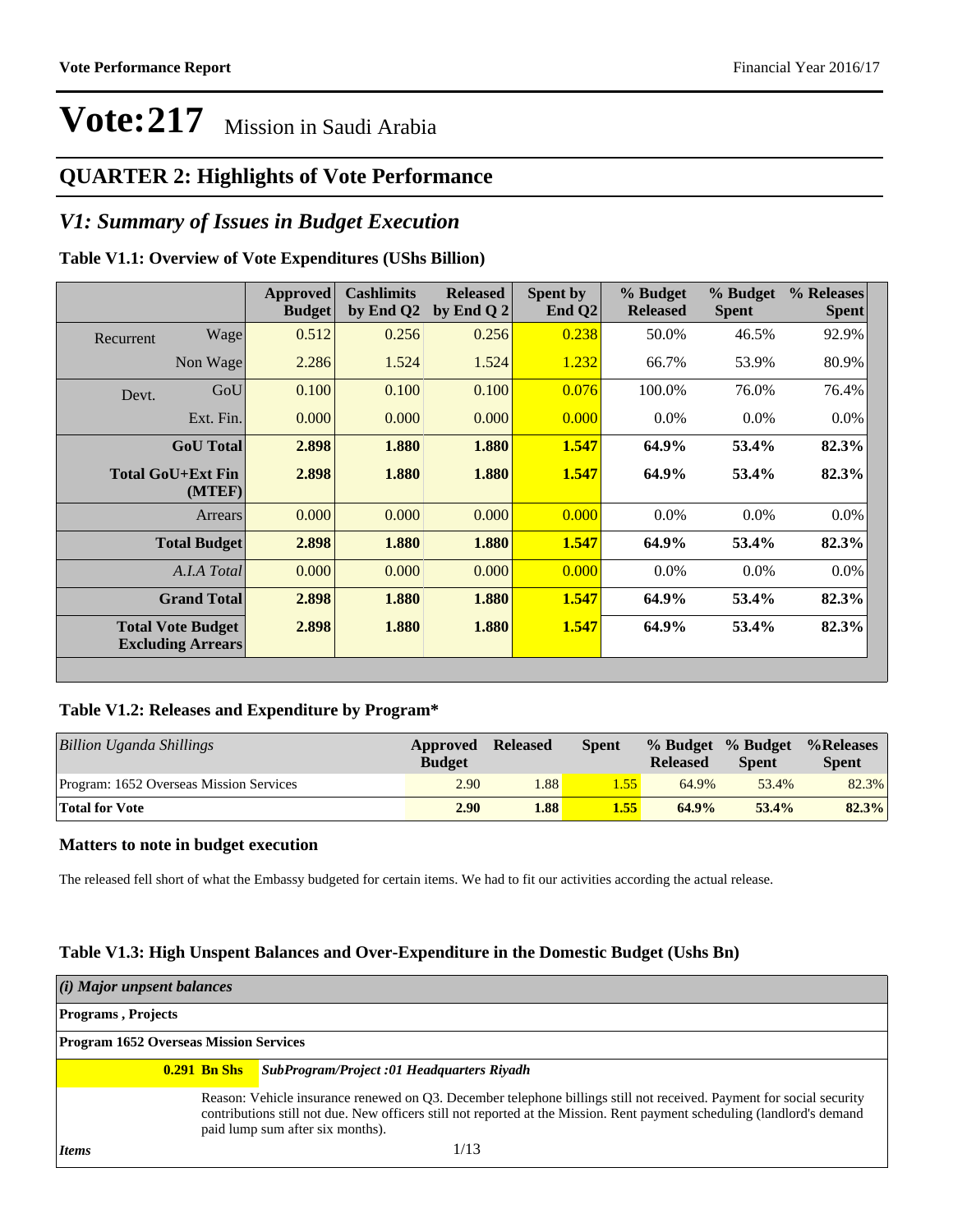### **QUARTER 2: Highlights of Vote Performance**

| 318,842,678.000 UShs |                | 223003 Rent – (Produced Assets) to private entities                                                          |
|----------------------|----------------|--------------------------------------------------------------------------------------------------------------|
|                      |                | Reason: Rent payment scheduling (landlord's demand paid lump sum after six month).                           |
| 25,279,140.000 UShs  |                | 212201 Social Security Contributions                                                                         |
|                      |                | Reason: Payment for social security contributions still not due.                                             |
| 20,909,544.000 UShs  |                | 211103 Allowances                                                                                            |
|                      |                | Reason: New officers still not reported at the Mission.                                                      |
| 6,503,130.000 UShs   |                | 226001 Insurances                                                                                            |
|                      |                | Reason: Vehicle insurance renewed on Q3.                                                                     |
| 4,002,563.000 UShs   |                | 222001 Telecommunications                                                                                    |
|                      |                | Reason: December telephone billings still not received.                                                      |
|                      | $0.024$ Bn Shs | SubProgram/Project: 1065 Strengthening Mission in Saudi Arabia                                               |
|                      |                | Reason: Delays in procurement occasioned by many factors including sourcing of right quality at good prices. |
| <b>Items</b>         |                |                                                                                                              |
| 14,205,420.000 UShs  |                | 312203 Furniture & Fixtures                                                                                  |
|                      | prices.        | Reason: Delays in procurement occasioned by many factors including sourcing of right quality at good         |
| 9,379,918.000 UShs   |                | 312202 Machinery and Equipment                                                                               |
|                      | prices.        | Reason: Delays in procurement occasioned by many factors including sourcing of right quality at good         |
|                      |                | (ii) Expenditures in excess of the original approved budget                                                  |

### *V2: Performance Highlights*

#### **Table V2.1: Key Vote Output Indicators and Expenditures\***

#### **Performance highlights for the Quarter**

Provided consular services to 1,000 Umrah pilgrims. Attending various OIC meetings.

### *V3: Details of Releases and Expenditure*

#### **Table V3.1: GoU Releases and Expenditure by Output\***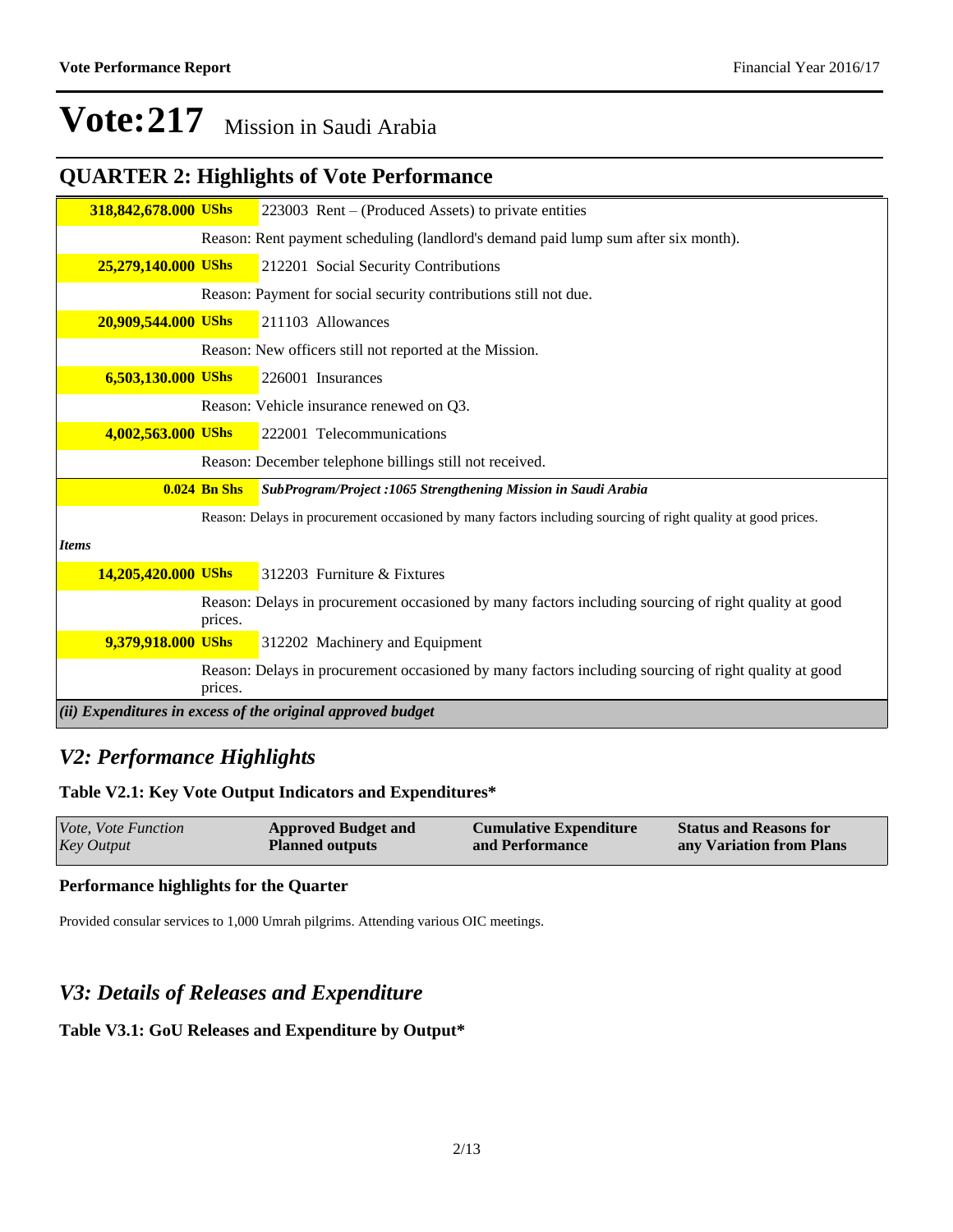## **QUARTER 2: Highlights of Vote Performance**

| <b>Billion Uganda Shillings</b>                                  | Approved<br><b>Budget</b> | <b>Released</b> | <b>Spent</b> | $%$ GoU<br><b>Budget</b><br><b>Released</b> | $%$ GoU<br><b>Budget</b><br><b>Spent</b> | $%$ GoU<br><b>Releases</b><br><b>Spent</b> |
|------------------------------------------------------------------|---------------------------|-----------------|--------------|---------------------------------------------|------------------------------------------|--------------------------------------------|
| <b>Program 1652 Overseas Mission Services</b>                    | 2.90                      | 1.88            | 1.55         | 64.9%                                       | 53.4%                                    | 82.3%                                      |
| <b>Class: Outputs Provided</b>                                   | 2.80                      | 1.78            | 1.47         | 63.6%                                       | 52.5%                                    | 82.6%                                      |
| 165201 Cooperation frameworks                                    | 2.46                      | 1.60            | 1.20         | 64.7%                                       | 48.8%                                    | 75.4%                                      |
| 165202 Consulars services                                        | 0.30                      | 0.17            | 0.25         | 55.9%                                       | 83.6%                                    | 149.5%                                     |
| 165204 Promotion of trade, tourism, education, and<br>investment | 0.04                      | 0.02            | 0.02         | 50.0%                                       | 49.3%                                    | 98.6%                                      |
| <b>Class: Capital Purchases</b>                                  | 0.10                      | 0.10            | 0.08         | $100.0\%$                                   | 76.4%                                    | 76.4%                                      |
| 165277 Purchase of machinery                                     | 0.05                      | 0.05            | 0.04         | 100.0%                                      | 81.2%                                    | 81.2%                                      |
| 165278 Purchase of Furniture and fictures                        | 0.05                      | 0.05            | 0.04         | 100.0%                                      | 71.6%                                    | 71.6%                                      |
| <b>Total for Vote</b>                                            | 2.90                      | 1.88            | 1.55         | 64.9%                                       | 53.4%                                    | 82.3%                                      |

#### **Table V3.2: 2016/17 GoU Expenditure by Item**

| <b>Billion Uganda Shillings</b>                         | <b>Approved</b><br><b>Budget</b> | <b>Released</b> | <b>Spent</b> | % GoU<br><b>Budget</b><br><b>Released</b> | % GoU<br><b>Budget</b><br><b>Spent</b> | %GoU<br><b>Releases</b><br><b>Spent</b> |
|---------------------------------------------------------|----------------------------------|-----------------|--------------|-------------------------------------------|----------------------------------------|-----------------------------------------|
| <b>Class: Outputs Provided</b>                          | 2.80                             | 1.78            | 1.47         | 63.6%                                     | 52.5%                                  | 82.6%                                   |
| 211103 Allowances                                       | 0.82                             | 0.41            | 0.39         | 50.0%                                     | 47.4%                                  | 94.9%                                   |
| 211105 Missions staff salaries                          | 0.51                             | 0.26            | 0.24         | 50.0%                                     | 46.5%                                  | 92.9%                                   |
| 212201 Social Security Contributions                    | 0.08                             | 0.04            | 0.02         | 50.0%                                     | 19.4%                                  | 38.8%                                   |
| 213001 Medical expenses (To employees)                  | 0.13                             | 0.07            | 0.07         | 50.0%                                     | 56.9%                                  | 113.8%                                  |
| 221001 Advertising and Public Relations                 | 0.00                             | 0.00            | 0.00         | 50.0%                                     | 0.0%                                   | 0.0%                                    |
| 221005 Hire of Venue (chairs, projector, etc)           | 0.00                             | 0.00            | 0.00         | 50.0%                                     | 0.0%                                   | 0.0%                                    |
| 221007 Books, Periodicals & Newspapers                  | 0.01                             | 0.00            | 0.00         | 50.0%                                     | 37.7%                                  | 75.4%                                   |
| 221009 Welfare and Entertainment                        | 0.02                             | 0.01            | 0.01         | 50.0%                                     | 48.2%                                  | 96.5%                                   |
| 221011 Printing, Stationery, Photocopying and Binding   | 0.02                             | 0.01            | 0.02         | 50.0%                                     | 78.3%                                  | 156.6%                                  |
| 221012 Small Office Equipment                           | 0.00                             | 0.00            | 0.00         | 50.0%                                     | 29.9%                                  | 59.9%                                   |
| 221018 Exchange losses/ gains                           | 0.03                             | 0.01            | 0.01         | 50.0%                                     | 44.3%                                  | 88.6%                                   |
| 222001 Telecommunications                               | 0.06                             | 0.03            | 0.03         | 50.0%                                     | 43.3%                                  | 86.7%                                   |
| 222002 Postage and Courier                              | 0.01                             | 0.01            | 0.01         | 50.0%                                     | 50.3%                                  | 100.6%                                  |
| 222003 Information and communications technology (ICT)  | 0.00                             | 0.00            | 0.00         | 50.0%                                     | 37.6%                                  | 75.1%                                   |
| 223001 Property Expenses                                | 0.01                             | 0.00            | 0.00         | 50.0%                                     | 54.0%                                  | 108.0%                                  |
| 223003 Rent – (Produced Assets) to private entities     | 0.76                             | 0.76            | 0.44         | 100.0%                                    | 58.1%                                  | 58.1%                                   |
| 223005 Electricity                                      | 0.03                             | 0.02            | 0.02         | 50.0%                                     | 54.3%                                  | 108.6%                                  |
| 223006 Water                                            | 0.01                             | 0.01            | 0.01         | 50.0%                                     | 48.1%                                  | 96.1%                                   |
| 223007 Other Utilities- (fuel, gas, firewood, charcoal) | 0.00                             | 0.00            | 0.00         | 50.0%                                     | 10.9%                                  | 21.8%                                   |
| 226001 Insurances                                       | 0.01                             | 0.01            | 0.00         | 50.0%                                     | 0.0%                                   | 0.0%                                    |
| 227001 Travel inland                                    | 0.11                             | 0.05            | 0.09         | 50.0%                                     | 81.6%                                  | 163.2%                                  |
| 227002 Travel abroad                                    | 0.09                             | 0.05            | 0.08         | 50.0%                                     | 92.3%                                  | 184.6%                                  |
| 227003 Carriage, Haulage, Freight and transport hire    | 0.01                             | 0.00            | 0.00         | 50.0%                                     | 42.1%                                  | 84.2%                                   |
| 227004 Fuel, Lubricants and Oils                        | 0.02                             | 0.01            | 0.01         | 50.0%                                     | 66.1%                                  | 132.1%                                  |
| 228002 Maintenance - Vehicles                           | 0.03                             | 0.01            | 0.02         | 50.0%                                     | 68.1%                                  | 136.2%                                  |
| 228003 Maintenance – Machinery, Equipment & Furniture   | $\frac{3}{13}$                   | 0.01            | 0.00         | 50.0%                                     | 38.4%                                  | 76.8%                                   |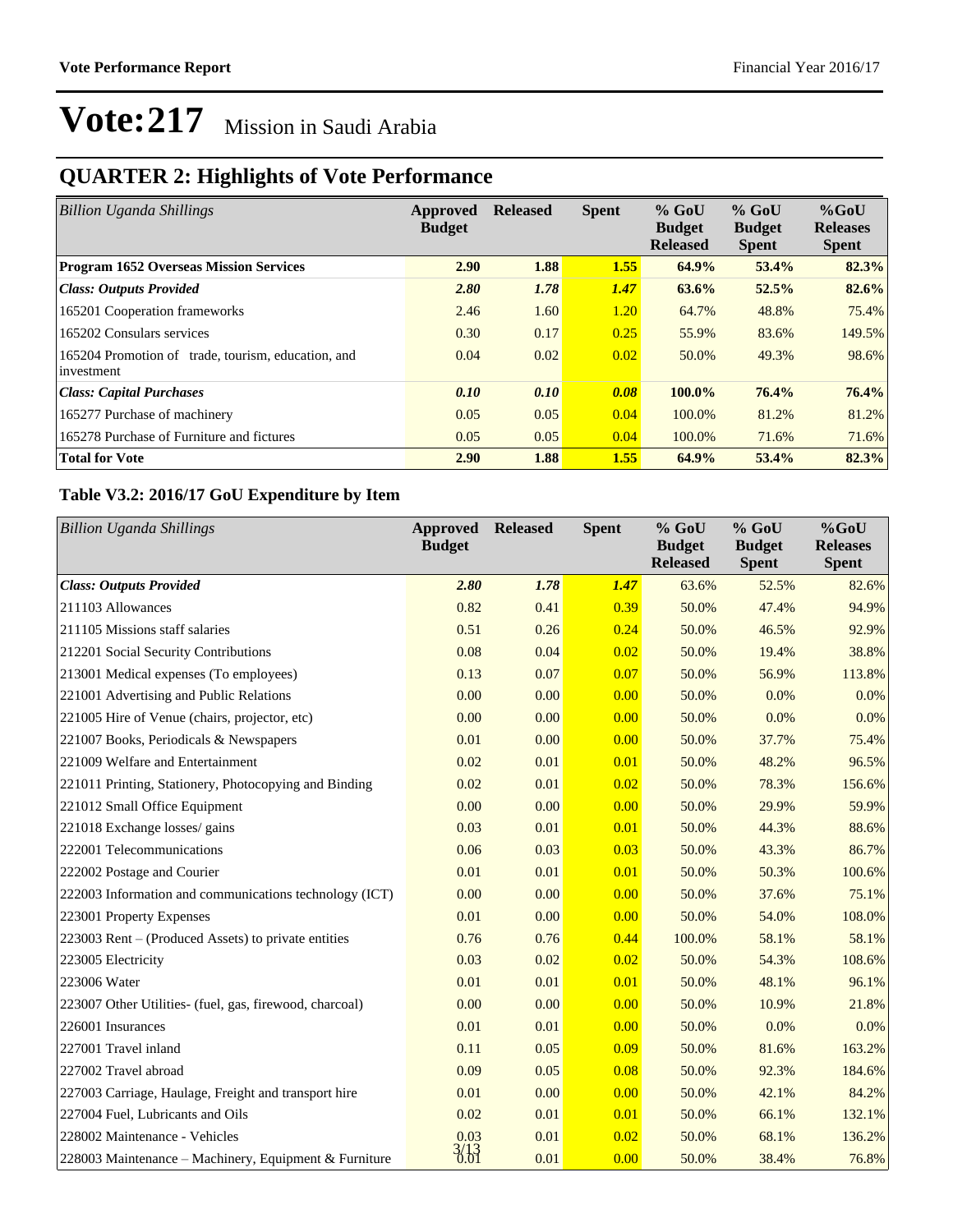## **QUARTER 2: Highlights of Vote Performance**

| $ 228004 \text{ Maintenance} - Other $ | 0.01 | 0.01 | 0.00 <sub>l</sub> | 50.0%  | 34.9% | 69.8%    |
|----------------------------------------|------|------|-------------------|--------|-------|----------|
| Class: Capital Purchases               | 0.10 | 0.10 | 0.08              | 100.0% | 76.4% | $76.4\%$ |
| 312202 Machinery and Equipment         | 0.05 | 0.05 | 0.04              | 100.0% | 81.2% | 81.2%    |
| $ 312203$ Furniture & Fixtures         | 0.05 | 0.05 | 0.04              | 100.0% | 71.6% | 71.6%    |
| <b>Total for Vote</b>                  | 2.90 | 1.88 | 1.55              | 64.9%  | 53.4% | 82.3%    |

### **Table V3.3: GoU Releases and Expenditure by Project and Programme\***

| <b>Billion Uganda Shillings</b>               | Approved<br><b>Budget</b> | <b>Released</b> | <b>Spent</b> | $%$ GoU<br><b>Budget</b><br><b>Released</b> | $%$ GoU<br><b>Budget</b><br><b>Spent</b> | $%$ GoU<br><b>Releases</b><br><b>Spent</b> |
|-----------------------------------------------|---------------------------|-----------------|--------------|---------------------------------------------|------------------------------------------|--------------------------------------------|
| <b>Program 1652 Overseas Mission Services</b> | 2.90                      | 1.88            | 1.55         | 64.9%                                       | 53.4%                                    | 82.3%                                      |
| <b>Recurrent SubProgrammes</b>                |                           |                 |              |                                             |                                          |                                            |
| 01 Headquarters Riyadh                        | 2.80                      | 1.78            | 1.47         | 63.6%                                       | 52.5%                                    | 82.6%                                      |
| Development Projects                          |                           |                 |              |                                             |                                          |                                            |
| 1065 Strengthening Mission in Saudi Arabia    | 0.10                      | 0.10            | 0.08         | 100.0%                                      | 76.4%                                    | 76.4%                                      |
| <b>Total for Vote</b>                         | 2.90                      | 1.88            | 1.55         | 64.9%                                       | 53.4%                                    | 82.3%                                      |

#### **Table V3.4: External Financing Releases and Expenditure by Sub Programme**

| Billion Uganda Shillings<br><b>Approved Released</b><br><b>Budget</b> |  | Spent % Budget % Budget % Releases<br>Spent<br><b>Released</b> | <b>Spent</b> |
|-----------------------------------------------------------------------|--|----------------------------------------------------------------|--------------|
|-----------------------------------------------------------------------|--|----------------------------------------------------------------|--------------|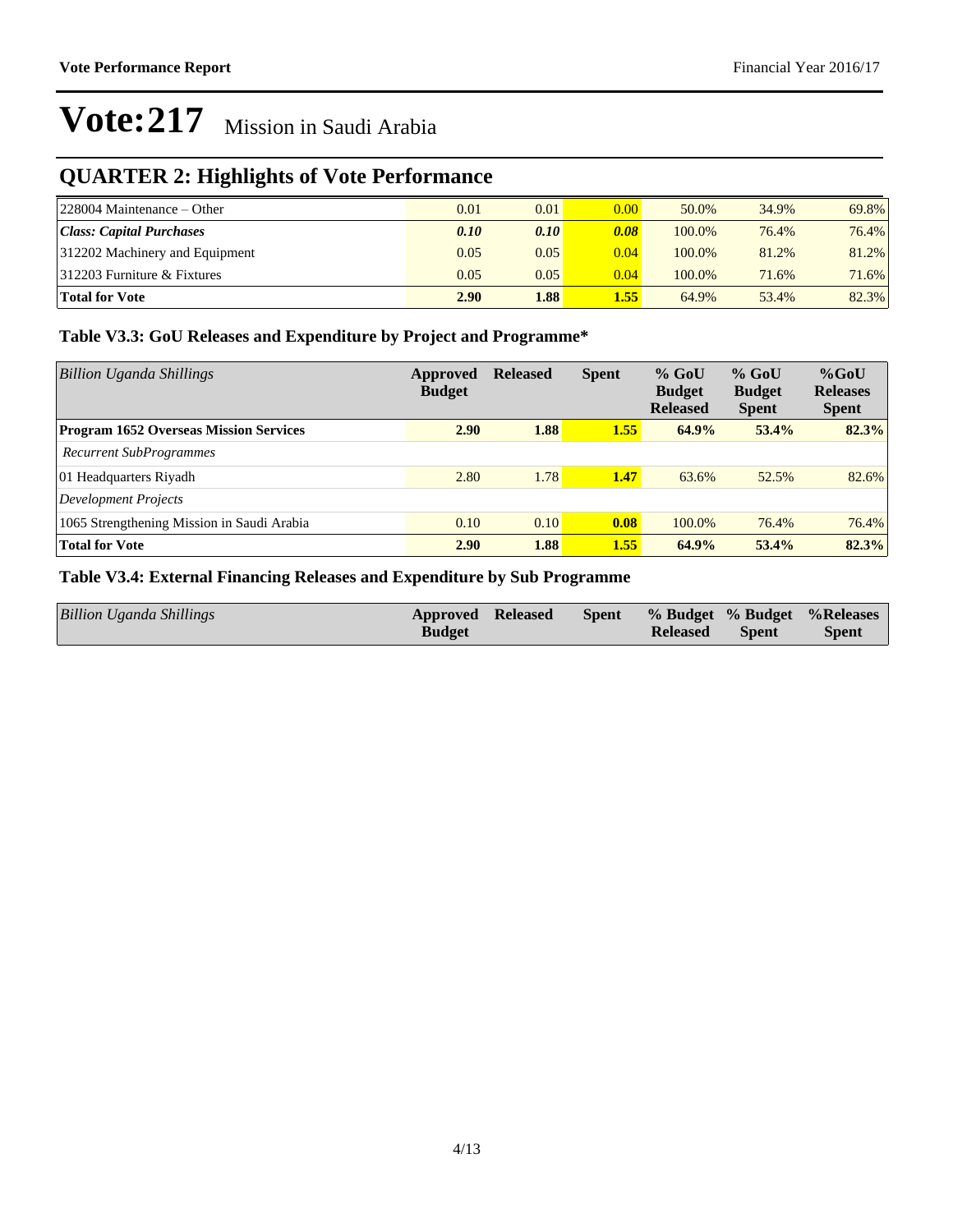### **QUARTER 2: Cumulative Outputs and Expenditure by End of Quarter**

| <b>Annual Planned Outputs</b>                                        | <b>Cumulative Outputs Achieved by</b><br><b>End of Quarter</b> | <b>Cumulative Expenditures made by</b><br>the End of the Quarter to<br><b>Deliver Cumulative Outputs</b> | <b>UShs</b><br><b>Thousand</b> |
|----------------------------------------------------------------------|----------------------------------------------------------------|----------------------------------------------------------------------------------------------------------|--------------------------------|
| <b>Program: 52 Overseas Mission Services</b>                         |                                                                |                                                                                                          |                                |
| <b>Recurrent Programmes</b>                                          |                                                                |                                                                                                          |                                |
| Subprogram: 01 Headquarters Riyadh                                   |                                                                |                                                                                                          |                                |
| <b>Outputs Provided</b>                                              |                                                                |                                                                                                          |                                |
| <b>Output: 01 Cooperation frameworks</b>                             |                                                                |                                                                                                          |                                |
| 3 MoUs on trade & investments                                        |                                                                | <b>Item</b>                                                                                              | <b>Spent</b>                   |
| negotiated and signed                                                |                                                                | 211103 Allowances                                                                                        | 345,390                        |
| Uganda's Image improved by dispelling                                |                                                                | 211105 Missions staff salaries                                                                           | 237,748                        |
| the impression created that she is anti-                             |                                                                | 212201 Social Security Contributions                                                                     | 16,059                         |
| Arab                                                                 |                                                                | 213001 Medical expenses (To employees)                                                                   | 71,883                         |
| To strengthen Uganda's Political                                     |                                                                | 221007 Books, Periodicals & Newspapers                                                                   | 2,103                          |
| Relations with Saudi Arabia and other<br>countries of accreditation. |                                                                | 221009 Welfare and Entertainment                                                                         | 10,215                         |
|                                                                      |                                                                | 221011 Printing, Stationery, Photocopying and<br><b>Binding</b>                                          | 17,462                         |
| 5 OIC post an                                                        |                                                                | 221012 Small Office Equipment                                                                            | 668                            |
|                                                                      |                                                                | 221018 Exchange losses/ gains                                                                            | 12,772                         |
|                                                                      |                                                                | 222001 Telecommunications                                                                                | 25,997                         |
|                                                                      |                                                                | 222002 Postage and Courier                                                                               | 6,731                          |
|                                                                      |                                                                | 222003 Information and communications<br>technology (ICT)                                                | 1.675                          |
|                                                                      |                                                                | 223001 Property Expenses                                                                                 | 2,710                          |
|                                                                      |                                                                | 223003 Rent – (Produced Assets) to private<br>entities                                                   | 407,953                        |
|                                                                      |                                                                | 223005 Electricity                                                                                       | 16,945                         |
|                                                                      |                                                                | 223006 Water                                                                                             | 6,964                          |
|                                                                      |                                                                | 223007 Other Utilities- (fuel, gas, firewood,<br>charcoal)                                               | 365                            |
|                                                                      |                                                                | 227001 Travel inland                                                                                     | 16,467                         |
|                                                                      |                                                                | 228004 Maintenance – Other                                                                               | 3,894                          |
| <b>Reasons for Variation in performance</b>                          |                                                                |                                                                                                          |                                |

| 1,204,001 | <b>Total</b>       |
|-----------|--------------------|
| 237,748   | Wage Recurrent     |
| 966,253   | Non Wage Recurrent |
| 0         | AIA                |
|           |                    |

#### **Output: 02 Consulars services**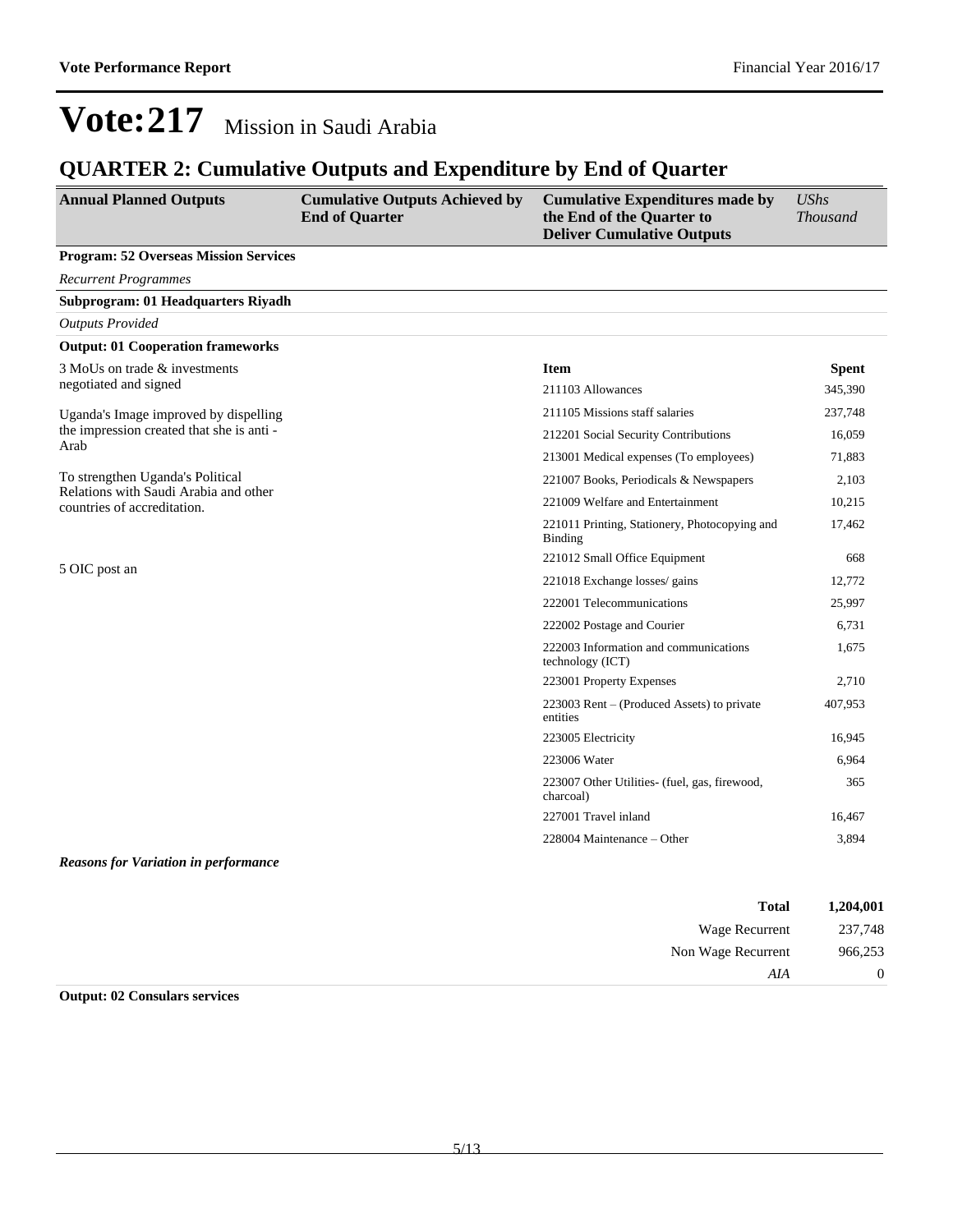### **QUARTER 2: Cumulative Outputs and Expenditure by End of Quarter**

| <b>Annual Planned Outputs</b>                                                   | <b>Cumulative Outputs Achieved by</b><br><b>End of Quarter</b> | <b>Cumulative Expenditures made by</b><br>the End of the Quarter to<br><b>Deliver Cumulative Outputs</b> | $\mathit{UShs}$<br><i>Thousand</i> |
|---------------------------------------------------------------------------------|----------------------------------------------------------------|----------------------------------------------------------------------------------------------------------|------------------------------------|
| 400 Ugandans are rendered with Consular                                         |                                                                | <b>Item</b>                                                                                              | <b>Spent</b>                       |
| Services.                                                                       |                                                                | 211103 Allowances                                                                                        | 26,800                             |
| 60 Ugandans are recommended to process                                          |                                                                | $223003$ Rent – (Produced Assets) to private<br>entities                                                 | 35,000                             |
| the renewal of passports and emergency                                          |                                                                | 227001 Travel inland                                                                                     | 69,187                             |
| travel documents.                                                               |                                                                | 227002 Travel abroad                                                                                     | 83,089                             |
| At least 1,500 Ugandan's go to the Holy<br>Places in Mecca and Madinah for Hajj |                                                                | 227003 Carriage, Haulage, Freight and<br>transport hire                                                  | 2,580                              |
| and Umrah (lesser Pilgrimage)                                                   |                                                                | 227004 Fuel, Lubricants and Oils                                                                         | 10,310                             |
|                                                                                 |                                                                | 228002 Maintenance - Vehicles                                                                            | 17,464                             |
|                                                                                 |                                                                | 228003 Maintenance – Machinery, Equipment<br>& Furniture                                                 | 4,283                              |
| .                                                                               |                                                                |                                                                                                          |                                    |

#### *Reasons for Variation in performance*

| <b>Total</b>          | 248,713        |
|-----------------------|----------------|
| <b>Wage Recurrent</b> | $\overline{0}$ |
| Non Wage Recurrent    | 248,713        |
| AIA                   | $\theta$       |

#### **Output: 04 Promotion of trade, tourism, education, and investment**

| 20 Ugandan Tourism potentials                                                 | Item                                   | Spent  |
|-------------------------------------------------------------------------------|----------------------------------------|--------|
| introduced to thousands of tour operators<br>encouraged to market Uganda as a | 211103 Allowances                      | 15.000 |
| tourism destination                                                           | 213001 Medical expenses (To employees) | 2.500  |
|                                                                               |                                        |        |

40 recruitment agencies negotiated for good job conditions for labour exported to the region by Uganda

20 potential investors ha

*Reasons for Variation in performance*

| 17,500           | <b>Total</b>                  |
|------------------|-------------------------------|
| $\boldsymbol{0}$ | Wage Recurrent                |
| 17,500           | Non Wage Recurrent            |
| $\theta$         | AIA                           |
| 1,470,214        | <b>Total For SubProgramme</b> |
| 237,748          | Wage Recurrent                |
| 1,232,466        | Non Wage Recurrent            |
| $\boldsymbol{0}$ | AIA                           |
|                  |                               |

*Development Projects*

**Project: 1065 Strengthening Mission in Saudi Arabia**

*Capital Purchases*

**Output: 77 Purchase of machinery**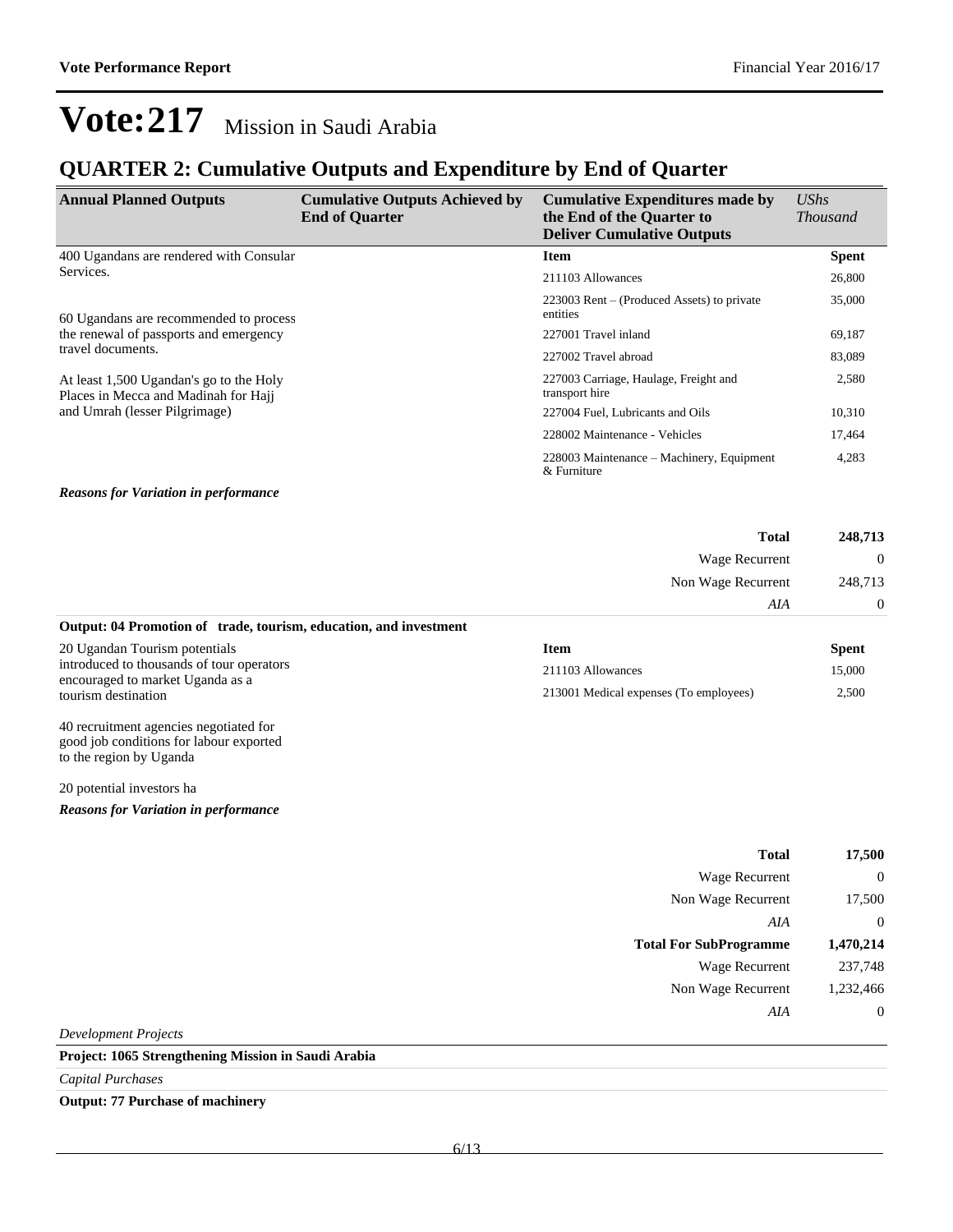## **QUARTER 2: Cumulative Outputs and Expenditure by End of Quarter**

| <b>Annual Planned Outputs</b>                        | <b>Cumulative Outputs Achieved by</b><br><b>End of Quarter</b> | <b>Cumulative Expenditures made by</b><br>the End of the Quarter to<br><b>Deliver Cumulative Outputs</b> | <b>UShs</b><br>Thousand |
|------------------------------------------------------|----------------------------------------------------------------|----------------------------------------------------------------------------------------------------------|-------------------------|
| Purchase of laptops, computer and                    |                                                                | <b>Item</b>                                                                                              | <b>Spent</b>            |
| printers.                                            |                                                                | 312202 Machinery and Equipment                                                                           | 40,620                  |
| <b>Reasons for Variation in performance</b>          |                                                                |                                                                                                          |                         |
|                                                      |                                                                | <b>Total</b>                                                                                             | 40,620                  |
|                                                      |                                                                | GoU Development                                                                                          | 40,620                  |
|                                                      |                                                                | <b>External Financing</b>                                                                                | $\mathbf{0}$            |
|                                                      |                                                                | AIA                                                                                                      | $\boldsymbol{0}$        |
| <b>Output: 78 Purchase of Furniture and fictures</b> |                                                                |                                                                                                          |                         |
| Purchase of Furniture and fittings at the            |                                                                | <b>Item</b>                                                                                              | <b>Spent</b>            |
| Chancery and Officers Residences                     |                                                                | 312203 Furniture & Fixtures                                                                              | 35,795                  |
| <b>Reasons for Variation in performance</b>          |                                                                |                                                                                                          |                         |
|                                                      |                                                                | <b>Total</b>                                                                                             | 35,795                  |
|                                                      |                                                                | GoU Development                                                                                          | 35,795                  |
|                                                      |                                                                | <b>External Financing</b>                                                                                | $\boldsymbol{0}$        |
|                                                      |                                                                | AIA                                                                                                      | $\boldsymbol{0}$        |
|                                                      |                                                                | <b>Total For SubProgramme</b>                                                                            | 76,415                  |
|                                                      |                                                                | GoU Development                                                                                          | 76,415                  |
|                                                      |                                                                | <b>External Financing</b>                                                                                | $\mathbf{0}$            |
|                                                      |                                                                | <b>AIA</b>                                                                                               | $\boldsymbol{0}$        |
|                                                      |                                                                | <b>GRAND TOTAL</b>                                                                                       | 1,546,629               |
|                                                      |                                                                | Wage Recurrent                                                                                           | 237,748                 |
|                                                      |                                                                | Non Wage Recurrent                                                                                       | 1,232,466               |
|                                                      |                                                                | GoU Development                                                                                          | 76,415                  |
|                                                      |                                                                | <b>External Financing</b>                                                                                | $\boldsymbol{0}$        |
|                                                      |                                                                | AIA                                                                                                      | $\boldsymbol{0}$        |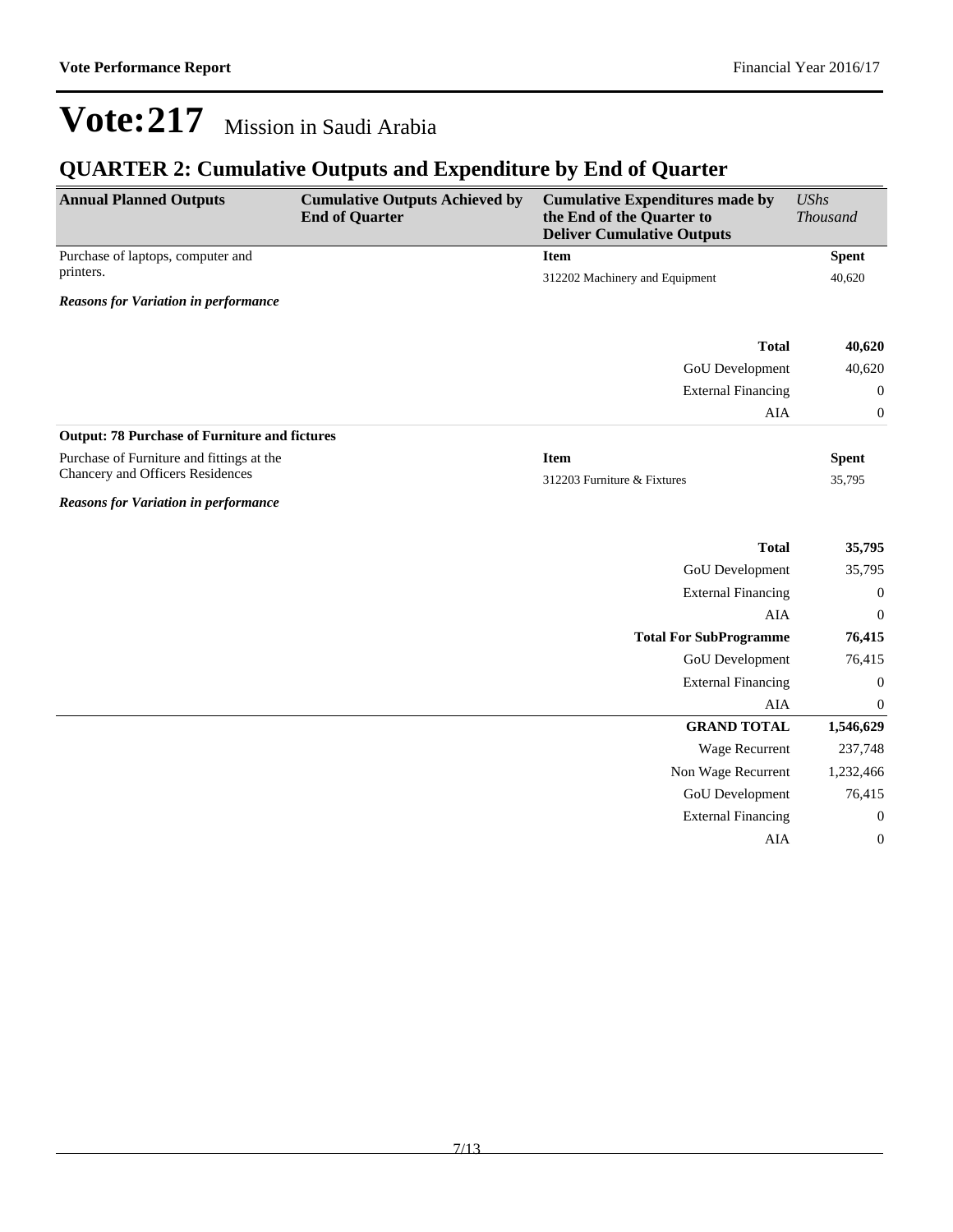## **QUARTER 2: Outputs and Expenditure in Quarter**

| <b>Outputs Planned in Quarter</b>                                          | <b>Actual Outputs Achieved in</b><br><b>Ouarter</b>                              | <b>Expenditures incurred in the</b><br><b>Quarter to deliver outputs</b> | <b>UShs</b><br><b>Thousand</b> |
|----------------------------------------------------------------------------|----------------------------------------------------------------------------------|--------------------------------------------------------------------------|--------------------------------|
| <b>Program: 52 Overseas Mission Services</b>                               |                                                                                  |                                                                          |                                |
| <b>Recurrent Programmes</b>                                                |                                                                                  |                                                                          |                                |
| Subprogram: 01 Headquarters Riyadh                                         |                                                                                  |                                                                          |                                |
| <b>Outputs Provided</b>                                                    |                                                                                  |                                                                          |                                |
| <b>Output: 01 Cooperation frameworks</b>                                   |                                                                                  |                                                                          |                                |
| 3 MoUs on trade & investments negotiated Initiated a labour agreement with |                                                                                  | <b>Item</b>                                                              | <b>Spent</b>                   |
| and signed                                                                 | Kingdom of Saudi Arabia.Concluded the<br>negotiations with Qatar on General      | 211103 Allowances                                                        | 345,390                        |
| Uganda's Image improved by dispelling                                      | Cooperation, agreement, labour.                                                  | 211105 Missions staff salaries                                           | 237,748                        |
| the impression created that she is anti-                                   | Engagement with OIC and its affiliated                                           | 212201 Social Security Contributions                                     | 16,059                         |
| Arab                                                                       | organs to enhance and protect Uganda's<br>image, source for funding for National | 213001 Medical expenses (To employees)                                   | 71,883                         |
| To strengthen Uganda's Political Relations projects.                       |                                                                                  | 221007 Books, Periodicals & Newspapers                                   | 2,103                          |
| with Saudi Arabia and other countries of<br>accreditation.                 |                                                                                  | 221009 Welfare and Entertainment                                         | 10,215                         |
|                                                                            |                                                                                  | 221011 Printing, Stationery, Photocopying and<br><b>Binding</b>          | 17,462                         |
|                                                                            |                                                                                  | 221012 Small Office Equipment                                            | 668                            |
| 5 OIC post an                                                              |                                                                                  | 221018 Exchange losses/ gains                                            | 12,772                         |
|                                                                            |                                                                                  | 222001 Telecommunications                                                | 25,997                         |
|                                                                            |                                                                                  | 222002 Postage and Courier                                               | 6.731                          |
|                                                                            |                                                                                  | 222003 Information and communications<br>technology (ICT)                | 1.675                          |
|                                                                            |                                                                                  | 223001 Property Expenses                                                 | 2,710                          |
|                                                                            |                                                                                  | $223003$ Rent – (Produced Assets) to private<br>entities                 | 407,953                        |
|                                                                            |                                                                                  | 223005 Electricity                                                       | 16,945                         |
|                                                                            |                                                                                  | 223006 Water                                                             | 6,964                          |
|                                                                            |                                                                                  | 223007 Other Utilities- (fuel, gas, firewood,<br>charcoal)               | 365                            |
|                                                                            |                                                                                  | 227001 Travel inland                                                     | 16,467                         |
|                                                                            |                                                                                  | 228004 Maintenance – Other                                               | 3,894                          |
| $\mathbf{r}$ and $\mathbf{r}$ and $\mathbf{r}$                             |                                                                                  |                                                                          |                                |

| 1,204,001 | Total              |
|-----------|--------------------|
| 237,748   | Wage Recurrent     |
| 966,253   | Non Wage Recurrent |
| $\theta$  | AIA                |

#### **Output: 02 Consulars services**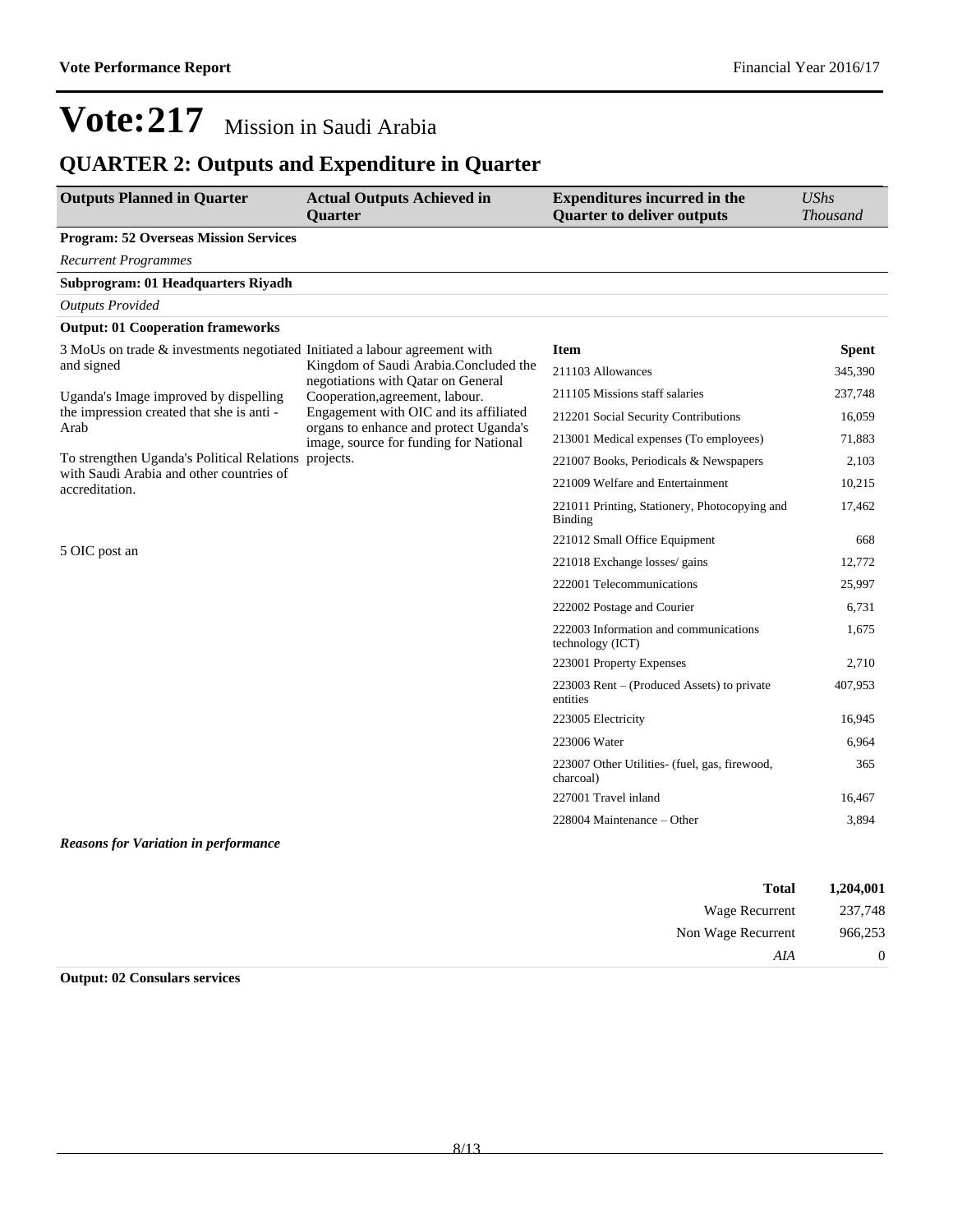### **QUARTER 2: Outputs and Expenditure in Quarter**

| <b>Outputs Planned in Quarter</b>                                                   | <b>Actual Outputs Achieved in</b><br><b>Ouarter</b>                            | <b>Expenditures incurred in the</b><br><b>Quarter to deliver outputs</b> | $\mathit{UShs}$<br><b>Thousand</b> |
|-------------------------------------------------------------------------------------|--------------------------------------------------------------------------------|--------------------------------------------------------------------------|------------------------------------|
| 400 Ugandans are rendered with Consular 130 visas issued. Provided consular         |                                                                                | <b>Item</b>                                                              | <b>Spent</b>                       |
| Services.                                                                           | services to 1,000 Umrah pilgrims. 120<br>distressed domestic workers. Protocol | 211103 Allowances                                                        | 26,800                             |
| 60 Ugandans are recommended to process                                              | services to entitled high level government<br>delegations to the Region.       | 223003 Rent – (Produced Assets) to private<br>entities                   | 35,000                             |
| the renewal of passports and emergency                                              |                                                                                | 227001 Travel inland                                                     | 69,187                             |
| travel documents.                                                                   |                                                                                | 227002 Travel abroad                                                     | 83,089                             |
| At least 1,500 Ugandan's go to the Holy<br>Places in Mecca and Madinah for Hajj and |                                                                                | 227003 Carriage, Haulage, Freight and<br>transport hire                  | 2,580                              |
| Umrah (lesser Pilgrimage)                                                           |                                                                                | 227004 Fuel, Lubricants and Oils                                         | 10,310                             |
|                                                                                     |                                                                                | 228002 Maintenance - Vehicles                                            | 17.464                             |
|                                                                                     |                                                                                | 228003 Maintenance – Machinery, Equipment<br>& Furniture                 | 4,283                              |

#### *Reasons for Variation in performance*

| 248,713 | <b>Total</b>       |
|---------|--------------------|
| U       | Wage Recurrent     |
| 248,713 | Non Wage Recurrent |
| v       | AIA                |

#### **Output: 04 Promotion of trade, tourism, education, and investment**

|                                                                                                                                                                | 20 Ugandan Tourism potentials introduced 51 visas issued to tourists visiting Uganda. <b>Item</b> |                                        | Spent  |
|----------------------------------------------------------------------------------------------------------------------------------------------------------------|---------------------------------------------------------------------------------------------------|----------------------------------------|--------|
| to thousands of tour operators encouraged Number of job opportunities (200)<br>to market Uganda as a tourism destination McDonalds, 150 Costa Coffee, 300 taxi |                                                                                                   | 211103 Allowances                      | 15,000 |
|                                                                                                                                                                | drivers in Oatar, 2,000 Almarai as                                                                | 213001 Medical expenses (To employees) | 2,500  |
| 40 recruitment agencies negotiated for                                                                                                                         | Salesmen). 2 tourism promotion activities                                                         |                                        |        |
| good job conditions for labour exported to                                                                                                                     | attended and Uganda exhibited (Husak                                                              |                                        |        |
| the region by Uganda                                                                                                                                           | adventures, Al Tayyar travel and tourism).                                                        |                                        |        |
|                                                                                                                                                                | MOU between Uganda and King Abdallah                                                              |                                        |        |
| 20 potential investors ha                                                                                                                                      | Design and Development for Cooperation                                                            |                                        |        |
|                                                                                                                                                                | in military technology. Facilitated the visit                                                     |                                        |        |
|                                                                                                                                                                | of the Chairman of Almarai Company who                                                            |                                        |        |
|                                                                                                                                                                | met the President and committed himself                                                           |                                        |        |
|                                                                                                                                                                | to investments in dairy production and                                                            |                                        |        |
|                                                                                                                                                                | fruits packaging.                                                                                 |                                        |        |
| <b>Reasons for Variation in performance</b>                                                                                                                    |                                                                                                   |                                        |        |

| Total                         | 17,500    |
|-------------------------------|-----------|
| Wage Recurrent                | 0         |
| Non Wage Recurrent            | 17,500    |
| AIA                           | $\theta$  |
|                               |           |
| <b>Total For SubProgramme</b> | 1,470,214 |
| <b>Wage Recurrent</b>         | 237,748   |
| Non Wage Recurrent            | 1,232,466 |

*Development Projects*

**Project: 1065 Strengthening Mission in Saudi Arabia**

*Capital Purchases*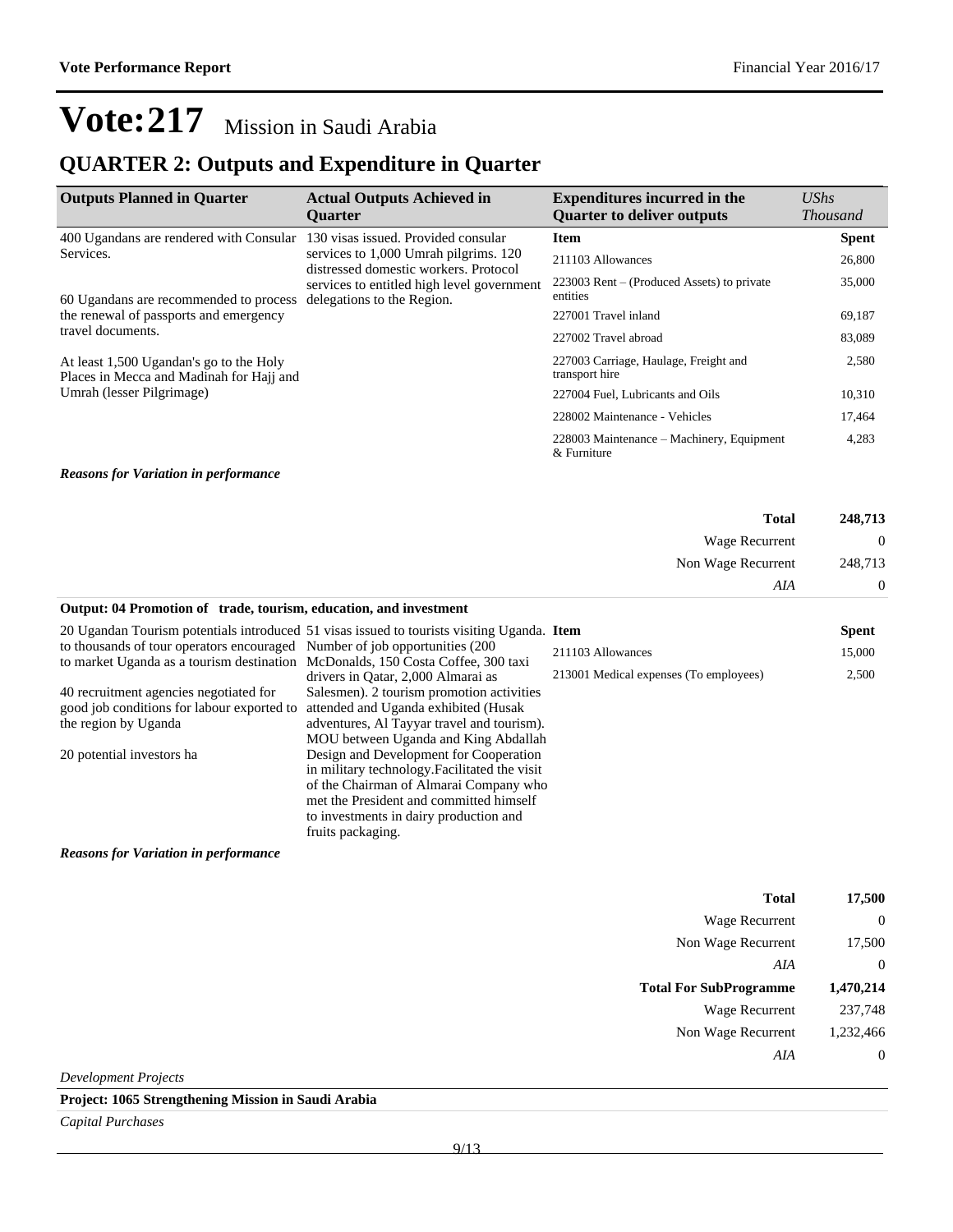## **QUARTER 2: Outputs and Expenditure in Quarter**

| <b>Outputs Planned in Quarter</b>                    | <b>Actual Outputs Achieved in</b><br>Quarter | <b>Expenditures incurred in the</b><br><b>Quarter to deliver outputs</b> | <b>UShs</b><br><b>Thousand</b> |  |
|------------------------------------------------------|----------------------------------------------|--------------------------------------------------------------------------|--------------------------------|--|
| <b>Output: 77 Purchase of machinery</b>              |                                              |                                                                          |                                |  |
| Purchase of laptops, computer and<br>printers.       | Purchase of laptop and printer.              | <b>Item</b>                                                              | <b>Spent</b>                   |  |
|                                                      |                                              | 312202 Machinery and Equipment                                           | 40,620                         |  |
| <b>Reasons for Variation in performance</b>          |                                              |                                                                          |                                |  |
|                                                      |                                              | <b>Total</b>                                                             | 40,620                         |  |
|                                                      |                                              | GoU Development                                                          | 40,620                         |  |
|                                                      |                                              | <b>External Financing</b>                                                | $\mathbf{0}$                   |  |
|                                                      |                                              | <b>AIA</b>                                                               | $\boldsymbol{0}$               |  |
| <b>Output: 78 Purchase of Furniture and fictures</b> |                                              |                                                                          |                                |  |
| Purchase of Furniture and fittings at the            | Purchase of furniture at Admin Attache's     | <b>Item</b>                                                              | <b>Spent</b>                   |  |
| <b>Chancery and Officers Residences</b>              | flat.                                        | 312203 Furniture & Fixtures                                              | 35,795                         |  |
| <b>Reasons for Variation in performance</b>          |                                              |                                                                          |                                |  |
|                                                      |                                              | <b>Total</b>                                                             | 35,795                         |  |
|                                                      |                                              | <b>GoU</b> Development                                                   | 35,795                         |  |
|                                                      |                                              | <b>External Financing</b>                                                | $\boldsymbol{0}$               |  |
|                                                      |                                              | <b>AIA</b>                                                               | $\mathbf{0}$                   |  |
|                                                      |                                              | <b>Total For SubProgramme</b>                                            | 76,415                         |  |
|                                                      |                                              | GoU Development                                                          | 76,415                         |  |
|                                                      |                                              | <b>External Financing</b>                                                | $\boldsymbol{0}$               |  |
|                                                      |                                              | <b>AIA</b>                                                               | $\mathbf{0}$                   |  |
|                                                      |                                              | <b>GRAND TOTAL</b>                                                       | 1,546,628                      |  |
|                                                      |                                              | Wage Recurrent                                                           | 237,748                        |  |
|                                                      |                                              | Non Wage Recurrent                                                       | 1,232,466                      |  |
|                                                      |                                              | <b>GoU</b> Development                                                   | 76,415                         |  |
|                                                      |                                              | <b>External Financing</b>                                                | $\mathbf{0}$                   |  |
|                                                      |                                              | <b>AIA</b>                                                               | $\boldsymbol{0}$               |  |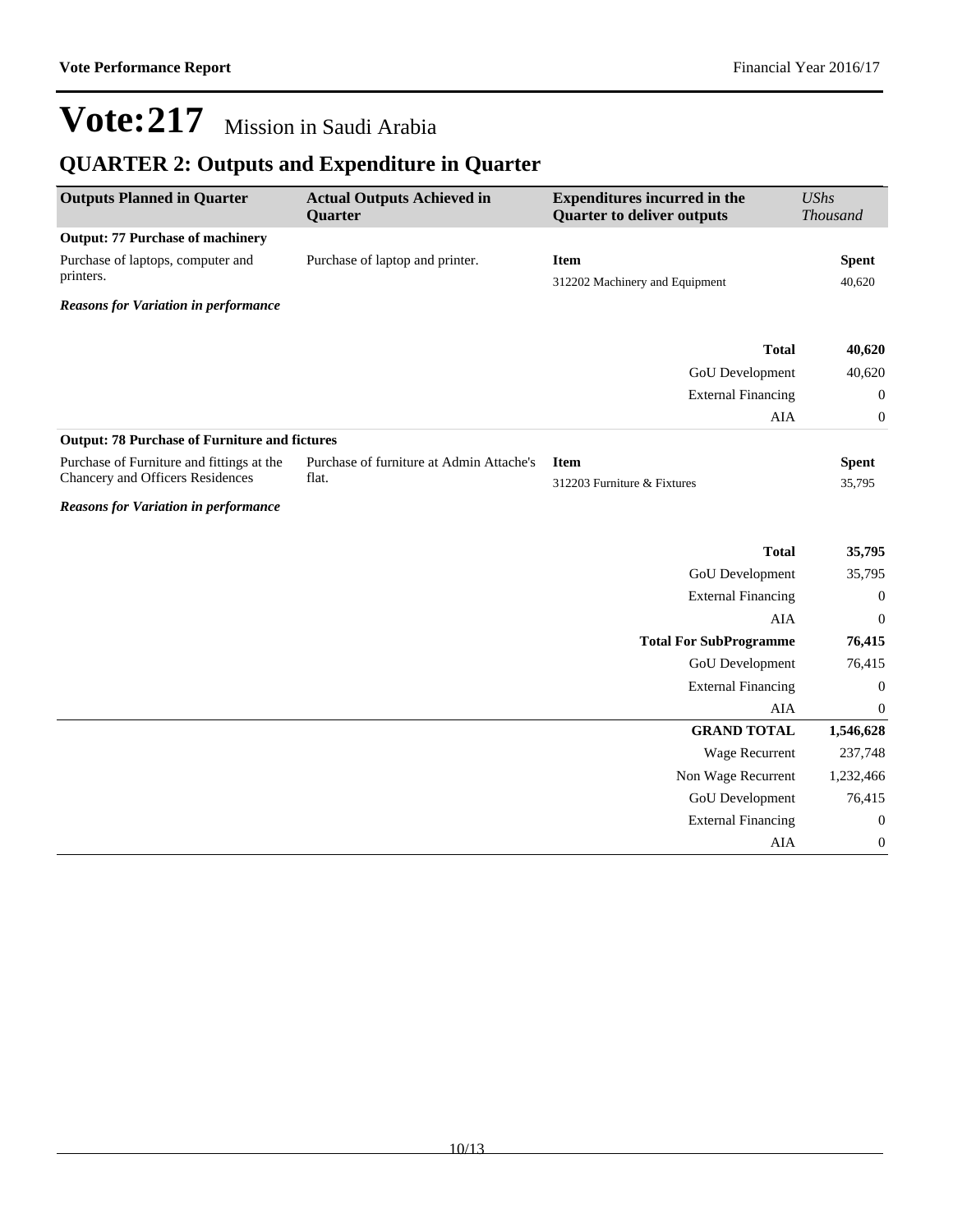### **QUARTER 3: Revised Workplan**

| <b>Ouarter</b> | <b>UShs Thousand</b> | <b>Planned Outputs for the</b> | <b>Estimated Funds Available in Quarter</b><br>(from balance brought forward and actual/expected releaes) |
|----------------|----------------------|--------------------------------|-----------------------------------------------------------------------------------------------------------|
|----------------|----------------------|--------------------------------|-----------------------------------------------------------------------------------------------------------|

#### **Program: 52 Overseas Mission Services**

*Recurrent Programmes*

#### **Subprogram: 01 Headquarters Riyadh**

#### *Outputs Provided*

#### **Output: 01 Cooperation frameworks**

| 3 MoUs on trade & investments negotiated and signed                                     | <b>Item</b>                                             | <b>Balance b/f</b> | <b>New Funds</b> | <b>Total</b> |
|-----------------------------------------------------------------------------------------|---------------------------------------------------------|--------------------|------------------|--------------|
| Uganda's Image improved by dispelling the impression<br>created that she is anti - Arab | 211103 Allowances                                       | 20,910             | $\theta$         | 20,910       |
|                                                                                         | 211105 Missions staff salaries                          | 18,156             | $\boldsymbol{0}$ | 18,156       |
| To strengthen Uganda's Political Relations with Saudi                                   | 212201 Social Security Contributions                    | 25,279             | $\boldsymbol{0}$ | 25,279       |
| Arabia and other countries of accreditation.                                            | 213001 Medical expenses (To employees)                  | (9,007)            | $\mathbf{0}$     | (9,007)      |
|                                                                                         | 221001 Advertising and Public Relations                 | 1,000              | $\mathbf{0}$     | 1,000        |
| 5 OIC post an                                                                           | 221005 Hire of Venue (chairs, projector, etc)           | 1,000              | $\boldsymbol{0}$ | 1,000        |
|                                                                                         | 221007 Books, Periodicals & Newspapers                  | 684                | $\mathbf{0}$     | 684          |
|                                                                                         | 221009 Welfare and Entertainment                        | 375                | $\mathbf{0}$     | 375          |
|                                                                                         | 221011 Printing, Stationery, Photocopying and Binding   | (6,314)            | $\boldsymbol{0}$ | (6,314)      |
|                                                                                         | 221012 Small Office Equipment                           | 447                | $\mathbf{0}$     | 447          |
|                                                                                         | 221018 Exchange losses/ gains                           | 1,635              | $\boldsymbol{0}$ | 1,635        |
|                                                                                         | 222001 Telecommunications                               | 4,003              | $\mathbf{0}$     | 4,003        |
|                                                                                         | 222002 Postage and Courier                              | (42)               | $\mathbf{0}$     | (42)         |
|                                                                                         | 222003 Information and communications technology (ICT)  | 554                | $\mathbf{0}$     | 554          |
|                                                                                         | 223001 Property Expenses                                | (201)              | $\mathbf{0}$     | (201)        |
|                                                                                         | 223003 Rent – (Produced Assets) to private entities     | 318,843            | $\mathbf{0}$     | 318,843      |
|                                                                                         | 223005 Electricity                                      | (1, 337)           | $\mathbf{0}$     | (1, 337)     |
|                                                                                         | 223006 Water                                            | 282                | $\mathbf{0}$     | 282          |
|                                                                                         | 223007 Other Utilities- (fuel, gas, firewood, charcoal) | 1,307              | $\theta$         | 1,307        |
|                                                                                         | 226001 Insurances                                       | 6,503              | $\mathbf{0}$     | 6,503        |
|                                                                                         | 227001 Travel inland                                    | 6,033              | $\mathbf{0}$     | 6,033        |
|                                                                                         | 228004 Maintenance - Other                              | 1,681              | $\mathbf{0}$     | 1,681        |
|                                                                                         | <b>Total</b>                                            | 391,791            | $\boldsymbol{0}$ | 391,791      |
|                                                                                         | <b>Wage Recurrent</b>                                   | 18,156             | 0                | 18,156       |
|                                                                                         | <b>Non Wage Recurrent</b>                               | 373,634            | 0                | 373,634      |
|                                                                                         | AIA                                                     | 0                  | 0                | 0            |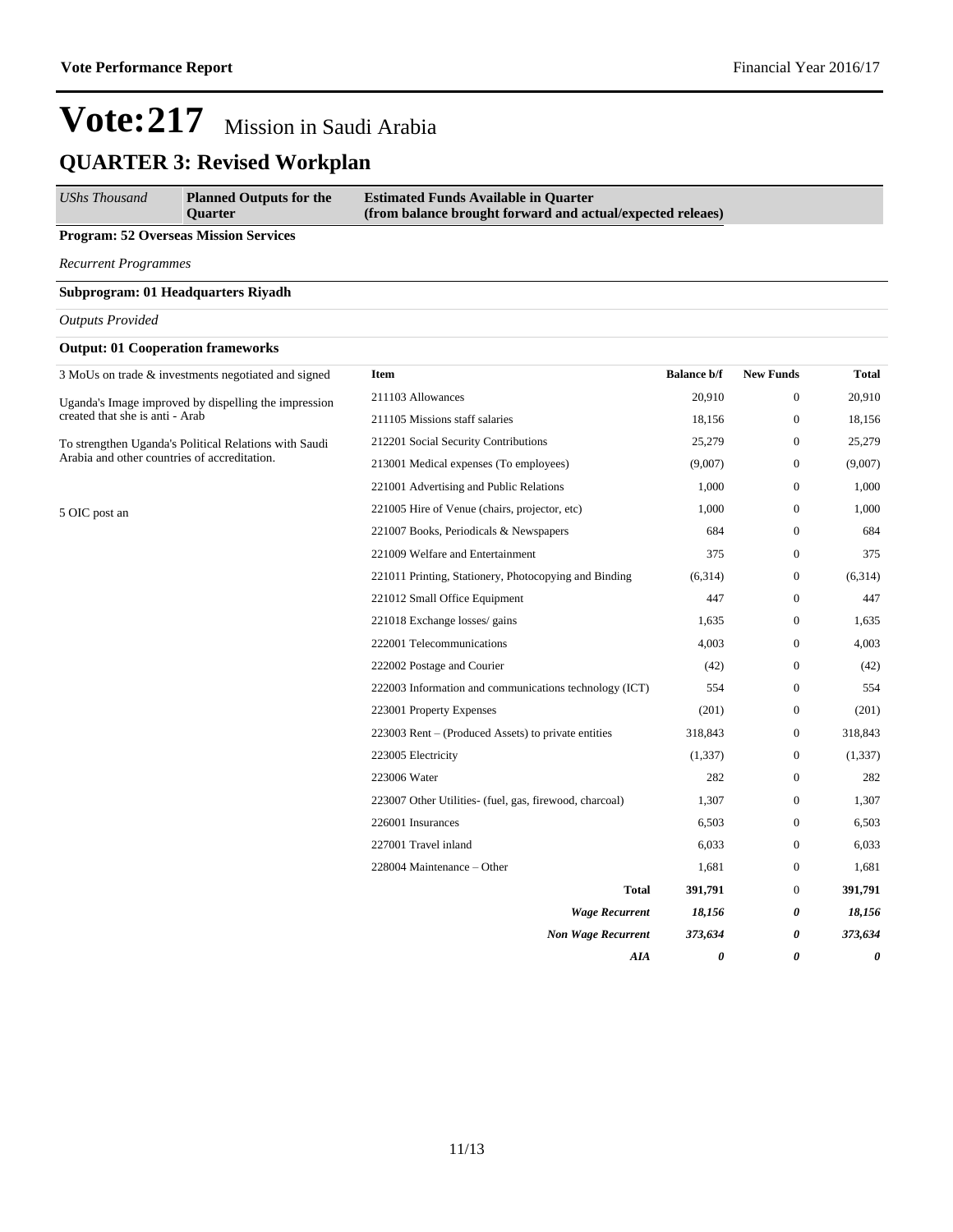## **QUARTER 3: Revised Workplan**

| UShs Thousand                                                                                                                      | <b>Planned Outputs for the</b><br><b>Ouarter</b>                  | <b>Estimated Funds Available in Quarter</b><br>(from balance brought forward and actual/expected releaes) |                    |                       |              |
|------------------------------------------------------------------------------------------------------------------------------------|-------------------------------------------------------------------|-----------------------------------------------------------------------------------------------------------|--------------------|-----------------------|--------------|
| <b>Output: 02 Consulars services</b>                                                                                               |                                                                   |                                                                                                           |                    |                       |              |
|                                                                                                                                    | 400 Ugandans are rendered with Consular Services.                 | <b>Item</b>                                                                                               | <b>Balance b/f</b> | <b>New Funds</b>      | <b>Total</b> |
|                                                                                                                                    |                                                                   | 221005 Hire of Venue (chairs, projector, etc)                                                             | 250                | $\boldsymbol{0}$      | 250          |
|                                                                                                                                    | 60 Ugandans are recommended to process the renewal of             | 227001 Travel inland                                                                                      | (39, 187)          | $\mathbf{0}$          | (39, 187)    |
| passports and emergency travel documents.                                                                                          | 227002 Travel abroad                                              | (38,089)                                                                                                  | $\mathbf{0}$       | (38,089)              |              |
| At least 1,500 Ugandan's go to the Holy Places in Mecca and<br>Madinah for Hajj and Umrah (lesser Pilgrimage)                      | 227003 Carriage, Haulage, Freight and transport hire              | 485                                                                                                       | $\mathbf{0}$       | 485                   |              |
|                                                                                                                                    | 227004 Fuel, Lubricants and Oils                                  | (2,506)                                                                                                   | $\mathbf{0}$       | (2,506)               |              |
|                                                                                                                                    | 228002 Maintenance - Vehicles                                     | (4,643)                                                                                                   | $\mathbf{0}$       | (4, 643)              |              |
|                                                                                                                                    |                                                                   | 228003 Maintenance – Machinery, Equipment & Furniture                                                     | 1,291              | $\mathbf{0}$          | 1,291        |
|                                                                                                                                    |                                                                   | <b>Total</b>                                                                                              | (82,398)           | $\mathbf{0}$          | (82,398)     |
|                                                                                                                                    |                                                                   | <b>Wage Recurrent</b>                                                                                     | 0                  | 0                     | 0            |
|                                                                                                                                    |                                                                   | <b>Non Wage Recurrent</b>                                                                                 | (82, 398)          | 0                     | (82,398)     |
|                                                                                                                                    |                                                                   | AIA                                                                                                       | 0                  | 0                     | 0            |
|                                                                                                                                    | Output: 04 Promotion of trade, tourism, education, and investment |                                                                                                           |                    |                       |              |
| 20 Ugandan Tourism potentials introduced to thousands of<br>tour operators encouraged to market Uganda as a tourism<br>destination | <b>Item</b>                                                       | <b>Balance b/f</b>                                                                                        | <b>New Funds</b>   | <b>Total</b>          |              |
|                                                                                                                                    | 221001 Advertising and Public Relations                           | 250                                                                                                       | $\boldsymbol{0}$   | 250                   |              |
|                                                                                                                                    |                                                                   | <b>Total</b>                                                                                              | 250                | $\mathbf{0}$          | 250          |
| 40 recruitment agencies negotiated for good job conditions<br>for labour exported to the region by Uganda                          | <b>Wage Recurrent</b>                                             | 0                                                                                                         | 0                  | $\boldsymbol{\theta}$ |              |
| 20 potential investors ha                                                                                                          |                                                                   | <b>Non Wage Recurrent</b>                                                                                 | <b>250</b>         | 0                     | 250          |
|                                                                                                                                    |                                                                   | <b>AIA</b>                                                                                                | 0                  | 0                     | 0            |
| <b>Development Projects</b>                                                                                                        |                                                                   |                                                                                                           |                    |                       |              |
|                                                                                                                                    | Project: 1065 Strengthening Mission in Saudi Arabia               |                                                                                                           |                    |                       |              |
| <b>Capital Purchases</b>                                                                                                           |                                                                   |                                                                                                           |                    |                       |              |
| <b>Output: 77 Purchase of machinery</b>                                                                                            |                                                                   |                                                                                                           |                    |                       |              |
| Purchase of laptops, computer and printers.                                                                                        |                                                                   | <b>Item</b>                                                                                               | <b>Balance b/f</b> | <b>New Funds</b>      | Total        |
|                                                                                                                                    |                                                                   | 312202 Machinery and Equipment                                                                            | 9,380              | $\mathbf{0}$          | 9,380        |
|                                                                                                                                    |                                                                   | <b>Total</b>                                                                                              | 9,380              | $\mathbf{0}$          | 9,380        |
|                                                                                                                                    |                                                                   | <b>GoU</b> Development                                                                                    | 9,380              | 0                     | 9,380        |
|                                                                                                                                    |                                                                   | <b>External Financing</b>                                                                                 | 0                  | 0                     | 0            |
|                                                                                                                                    |                                                                   | <b>AIA</b>                                                                                                | 0                  | 0                     | 0            |
|                                                                                                                                    | <b>Output: 78 Purchase of Furniture and fictures</b>              |                                                                                                           |                    |                       |              |
|                                                                                                                                    | Purchase of Furniture and fittings at the Chancery and            | <b>Item</b>                                                                                               | <b>Balance b/f</b> | <b>New Funds</b>      | <b>Total</b> |
| <b>Officers Residences</b>                                                                                                         |                                                                   | 312203 Furniture & Fixtures                                                                               | 14,205             | $\boldsymbol{0}$      | 14,205       |
|                                                                                                                                    |                                                                   | <b>Total</b>                                                                                              | 14,205             | $\mathbf{0}$          | 14,205       |
|                                                                                                                                    |                                                                   | <b>GoU</b> Development                                                                                    | 14,205             | 0                     | 14,205       |
|                                                                                                                                    |                                                                   | <b>External Financing</b>                                                                                 | 0                  | 0                     | 0            |
|                                                                                                                                    |                                                                   | AIA                                                                                                       | 0                  | 0                     | 0            |
|                                                                                                                                    |                                                                   | <b>GRAND TOTAL</b>                                                                                        | 333,227            | $\bf{0}$              | 333,227      |